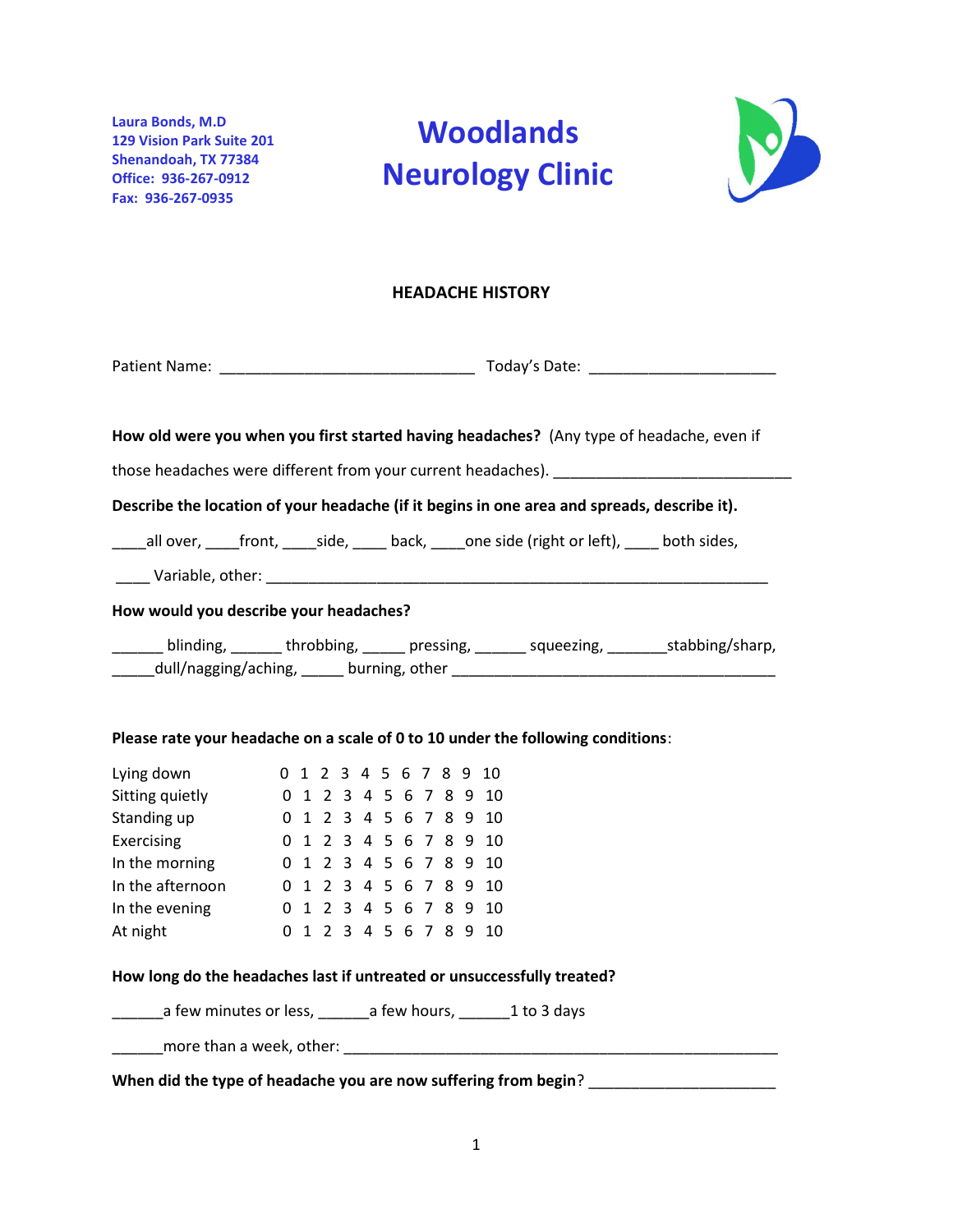| How frequently do you have any headaches (days/months)? ________________________                                                             |  |  |  |  |  |  |
|----------------------------------------------------------------------------------------------------------------------------------------------|--|--|--|--|--|--|
| How frequently do you have mild _____, Moderate _____, severe ____, headaches?                                                               |  |  |  |  |  |  |
| Headaches usually begin in the morning / afternoon / evening / middle of the night?                                                          |  |  |  |  |  |  |
| Have you noticed any factors that trigger / aggravate the headaches?                                                                         |  |  |  |  |  |  |
| If yes, please mark:                                                                                                                         |  |  |  |  |  |  |
| emotional stress, ____ depression, ____ anxiety, ____ change in sleep pattern,                                                               |  |  |  |  |  |  |
| _____ physical activity, _____ standing, _____ bending over, _____ straining, _____ coughing,                                                |  |  |  |  |  |  |
| ____ sexual activity, ____ missing a meal, ____ exposure to excessive sun or heat,                                                           |  |  |  |  |  |  |
| _____ changes in weather, _____ changes in the barometric pressure, _____ alcohol,                                                           |  |  |  |  |  |  |
| Lacker Certain foods, Lacker menstrual period, Lacker Linth control                                                                          |  |  |  |  |  |  |
| Along with your headache, please check any other symptoms you experience, even if you do not<br>experience these symptoms on every occasion: |  |  |  |  |  |  |
| ______ sensitivity to light, ______ vision change, ______ difficulty speaking, ______ sensitivity to noise,                                  |  |  |  |  |  |  |
| ______ nausea, _____ vomiting, _________ _____ dizziness                                                                                     |  |  |  |  |  |  |
| Are your headaches improved by anything (sleep, ice, heat, medication, darkness)?                                                            |  |  |  |  |  |  |
| Do you have a visual aura before a headache? If yes, please describe your aura                                                               |  |  |  |  |  |  |
| What percent of the time does the aura occur:                                                                                                |  |  |  |  |  |  |
| Lackstran 25%, 2006, 2006, 2007, 2008                                                                                                        |  |  |  |  |  |  |
| Since your current headache began, what is the longest amount of time that you have gone WITHOUT                                             |  |  |  |  |  |  |
| How many days of work / school have you missed because of headaches?                                                                         |  |  |  |  |  |  |
| How many times have you been to an acute care clinic or Emergency Room for your headaches?                                                   |  |  |  |  |  |  |
| List any other care providers you have seen for headaches:                                                                                   |  |  |  |  |  |  |
|                                                                                                                                              |  |  |  |  |  |  |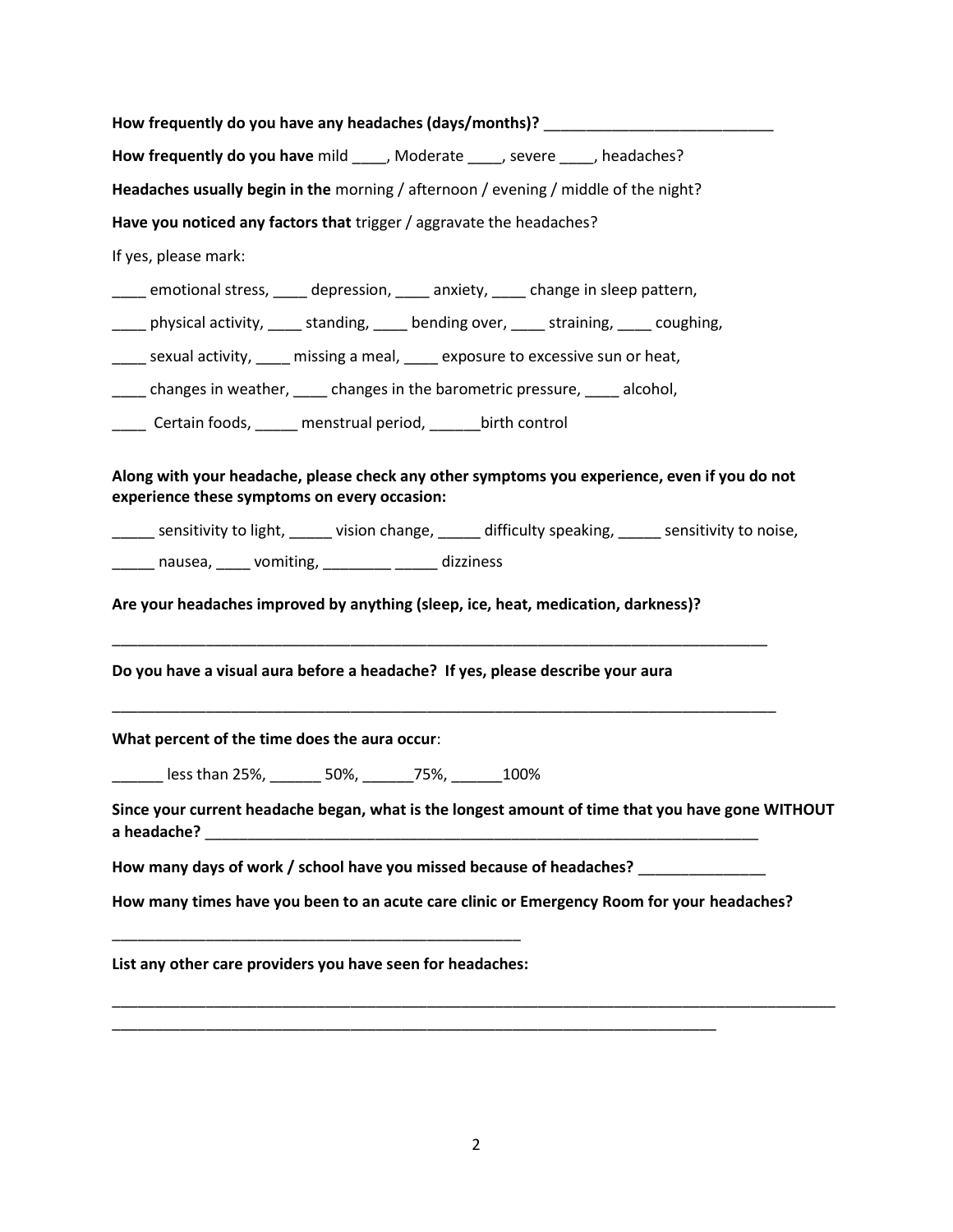Have you ever been prescribed a medication for headaches which you took every day whether you had a headache or not? If so, please list the medication, the dose, the amount of time you took it, how well it worked for you and any problems you experienced from the medication:

\_\_\_\_\_\_\_\_\_\_\_\_\_\_\_\_\_\_\_\_\_\_\_\_\_\_\_\_\_\_\_\_\_\_\_\_\_\_\_\_\_\_\_\_\_\_\_\_\_\_\_\_\_\_\_\_\_\_\_\_\_\_\_\_\_\_\_\_\_\_\_\_\_\_\_\_\_\_\_\_\_\_\_\_\_ \_\_\_\_\_\_\_\_\_\_\_\_\_\_\_\_\_\_\_\_\_\_\_\_\_\_\_\_\_\_\_\_\_\_\_\_\_\_\_\_\_\_\_\_\_\_\_\_\_\_\_\_\_\_\_\_\_\_\_\_\_\_\_\_\_\_\_\_\_\_\_\_\_\_\_\_\_\_\_\_\_\_\_\_\_ \_\_\_\_\_\_\_\_\_\_\_\_\_\_\_\_\_\_\_\_\_\_\_\_\_\_\_\_\_\_\_\_\_\_\_\_\_\_\_\_\_\_\_\_\_\_\_\_\_\_\_\_\_\_\_\_\_\_\_\_\_\_\_\_\_\_\_\_\_\_\_\_\_\_\_\_\_\_\_\_\_\_\_\_\_

Please list any medications you have taken in the past for headaches, how the medicine worked as well as any problems you had with the medication (i.e. Aspirin helped mild headaches but caused an upset stomach).

\_\_\_\_\_\_\_\_\_\_\_\_\_\_\_\_\_\_\_\_\_\_\_\_\_\_\_\_\_\_\_\_\_\_\_\_\_\_\_\_\_\_\_\_\_\_\_\_\_\_\_\_\_\_\_\_\_\_\_\_\_\_\_\_\_\_\_\_\_\_\_\_\_\_\_\_\_\_\_\_\_\_\_\_\_ \_\_\_\_\_\_\_\_\_\_\_\_\_\_\_\_\_\_\_\_\_\_\_\_\_\_\_\_\_\_\_\_\_\_\_\_\_\_\_\_\_\_\_\_\_\_\_\_\_\_\_\_\_\_\_\_\_\_\_\_\_\_\_\_\_\_\_\_\_\_\_\_\_\_\_\_\_\_\_\_\_\_\_\_\_

\_\_\_\_\_\_\_\_\_\_\_\_\_\_\_\_\_\_\_\_\_\_\_\_\_\_\_\_\_\_\_\_\_\_\_\_\_\_\_\_\_\_\_\_\_\_\_\_\_\_\_\_\_\_\_\_\_

\_\_\_\_\_\_\_\_\_\_\_\_\_\_\_\_\_\_\_\_\_\_\_\_\_\_\_\_\_\_\_\_\_\_\_\_\_\_\_\_\_\_\_\_\_\_\_\_\_\_\_\_\_\_\_\_\_\_\_\_\_\_\_\_

\_\_\_\_\_\_\_\_\_\_\_\_\_\_\_\_\_\_\_\_\_\_\_\_\_\_\_\_\_\_\_\_\_\_\_\_\_\_\_\_\_\_\_\_\_\_\_\_\_\_\_\_\_\_\_\_\_\_\_\_\_\_\_\_

\_\_\_\_\_\_\_\_\_\_\_\_\_\_\_\_\_\_\_\_\_\_\_\_\_\_\_\_\_\_\_\_\_\_\_\_\_\_\_\_\_\_\_\_\_\_\_\_\_\_\_\_\_\_\_\_\_\_\_\_\_\_\_\_

Have you ever had been evaluated previously by a Neurologist for your headaches? If so, please list the Neurologist's name, location, date of evaluation, diagnosis and treatment

\_\_\_\_\_\_\_\_\_\_\_\_\_\_\_\_\_\_\_\_\_\_\_\_\_\_\_\_\_\_\_\_\_\_\_\_\_\_\_\_\_\_\_\_\_\_\_\_\_\_\_\_\_\_\_\_\_\_\_\_\_\_\_\_\_\_\_\_\_\_\_\_\_\_\_\_\_\_\_\_\_\_\_\_\_ \_\_\_\_\_\_\_\_\_\_\_\_\_\_\_\_\_\_\_\_\_\_\_\_\_\_\_\_\_\_\_\_\_\_\_\_\_\_\_\_\_\_\_\_\_\_\_\_\_\_\_\_\_\_\_\_\_\_\_\_\_\_\_\_\_\_\_\_\_\_\_\_\_\_\_\_\_\_\_\_\_\_\_\_\_

Have you ever had any diagnostic tests done for your headaches, such as CT scans or MRI's? If so, list the study, date and result if known.

\_\_\_\_\_\_\_\_\_\_\_\_\_\_\_\_\_\_\_\_\_\_\_\_\_\_\_\_\_\_\_\_\_\_\_\_\_\_\_\_\_\_\_\_\_\_\_\_\_\_\_\_\_\_\_\_\_\_\_\_\_\_\_\_\_\_\_\_\_\_\_\_\_\_\_\_\_\_\_\_\_\_\_\_\_ \_\_\_\_\_\_\_\_\_\_\_\_\_\_\_\_\_\_\_\_\_\_\_\_\_\_\_\_\_\_\_\_\_\_\_\_\_\_\_\_\_\_\_\_\_\_\_\_\_\_\_\_\_\_\_\_\_\_\_\_\_\_\_\_\_\_\_\_\_\_\_\_\_\_\_\_\_\_\_\_\_\_\_\_\_

\_\_\_\_\_\_\_\_\_\_\_\_\_\_\_\_\_\_\_\_\_\_\_\_\_\_\_\_\_\_\_\_\_\_\_\_\_\_\_\_\_\_\_\_\_\_\_\_\_\_\_\_\_\_\_\_\_\_\_\_\_\_\_\_\_\_\_\_\_\_\_\_\_\_\_\_\_\_\_\_\_\_\_\_\_

Do any of your blood relatives get headaches? If so, who and what types of headaches:

\_\_\_\_\_\_\_\_\_\_\_\_\_\_\_\_\_\_\_\_\_\_\_\_\_\_\_\_\_\_\_\_\_\_\_\_\_\_\_\_\_\_\_\_\_\_\_\_\_\_\_\_\_\_\_\_\_\_\_\_\_\_\_\_\_\_\_\_\_\_\_

Date of last eye exam? \_\_\_\_\_\_\_\_\_\_\_\_\_\_\_\_\_\_\_ Average Caffeine intake? \_\_\_\_\_\_\_\_\_\_\_\_\_\_\_\_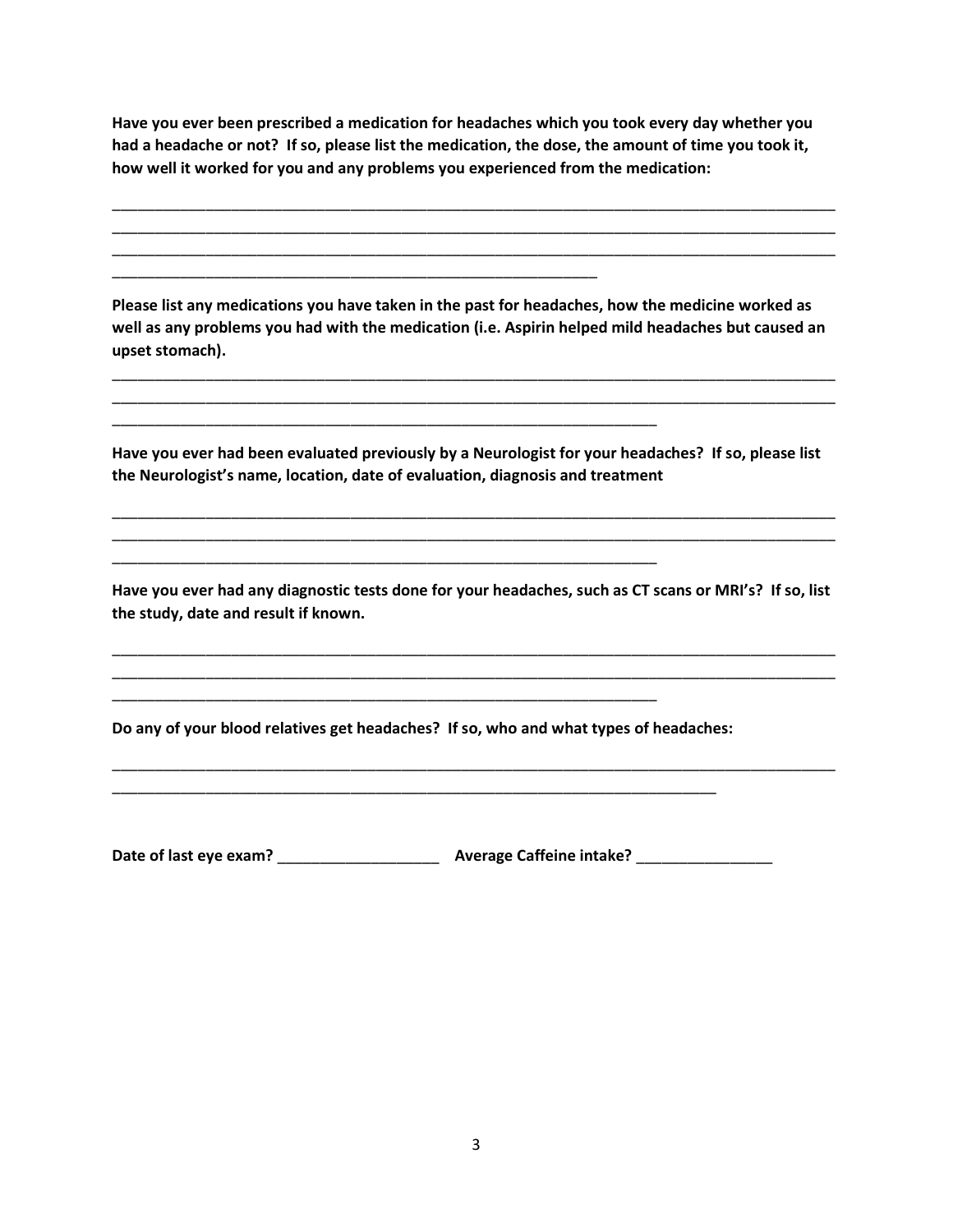## **COMMON ACUTE HEADACHE TREATMENTS**

#### (Generic and Brand Names)

Circle each therapy you have used

| <b>Triptans</b>          |                 | <b>NSAIDS</b>          |                  | <b>COX-2 Inhibitors</b>  |               |
|--------------------------|-----------------|------------------------|------------------|--------------------------|---------------|
| Naratriptan              | Amerge          | Ibuprofen              | Advil            | Celecoxib                | Celebrex      |
| Almotriptan              | Axert           |                        | Motrin           | Vadecoxib                | Bextra        |
| Frovatriptan             | Frova           | Naproxen               | Aleve            | Fofecoxib                | <b>Vioxx</b>  |
| Sumatriptan              | Imitrex         | Aspirin                | <b>BC Powder</b> |                          |               |
|                          | Onzetra         |                        | Goody's          |                          |               |
|                          | Zembrace        | Powder                 |                  | <b>Barbiturates</b>      |               |
|                          | Sumavel         | indomethacin           | Indocin          | <b>Butalbital</b>        | Esgic         |
|                          | Tosymra         | ketorolac              | Toradol          |                          | Fioricet      |
|                          | Treximet        | diclofenac             | Cambia           |                          | Florinal      |
|                          | Zembrace        |                        | Zipsor           |                          | Phrenllin     |
|                          |                 |                        | Voltaren         |                          |               |
| Rizatriptan              | Maxalt          | Meloxicam              | Mobic            |                          |               |
| Eletriptan               | Relpax          |                        |                  |                          |               |
| Zolmitriptan             | Zomig           |                        |                  |                          |               |
|                          |                 |                        |                  |                          |               |
| <b>Ergots</b>            |                 | <b>Muscle Relaxers</b> |                  | <b>Anxiolytic</b>        |               |
| Ergotamine               | Cafergot        | Cyclobenzaprine        | Flexeril         | <b>Buspirone</b>         | <b>Buspar</b> |
| <b>DHE</b>               | Migranal        | Baclofen               |                  | Clonazepam               | Klonopin      |
|                          | IV DHE Infusion | Methocarbamol          | Robaxin          | Chlordiazepoxide Librium |               |
|                          |                 | Metaxalone             | Skelaxin         | Clorazepate              | Tranxene      |
|                          |                 | Carisoprodol           | Soma             | Diazepam                 | Valium        |
|                          |                 | Tizanidine             | Zanaflex         | Alprazolam               | Xanax         |
| <b>Opioids/Narcotics</b> |                 | <b>CGRP's</b>          |                  | Other:                   |               |
| Propoxyphenone           | Darvocet        |                        |                  |                          |               |
| Meperidine               | Demerol         | Ubrelvy                |                  |                          |               |
| Hydromorphone            | Dilaudid        | Reyvow                 |                  |                          |               |
| Hydrocodone              | Norco           | <b>Nurtec</b>          |                  |                          |               |
|                          | Vicodin         |                        |                  |                          |               |
|                          | Lortab          |                        |                  |                          |               |
|                          | Lorcet          |                        |                  |                          |               |
| Dolophine                | Methadone       |                        |                  |                          |               |
| Oxycodone                | Oxycontin       |                        |                  |                          |               |
|                          | Percocet        |                        |                  |                          |               |
|                          | Percodan        |                        |                  |                          |               |
|                          | Tylox           |                        |                  |                          |               |
| Butorphanol              | Stadol          |                        |                  |                          |               |
| Buprenorphine            | Suboxone        |                        |                  |                          |               |
| Codeine                  | Tylenol #3, #4  |                        |                  |                          |               |
| Tramadol                 | Ultram          |                        |                  |                          |               |
|                          | Ultracet        |                        |                  |                          |               |
|                          |                 |                        |                  |                          |               |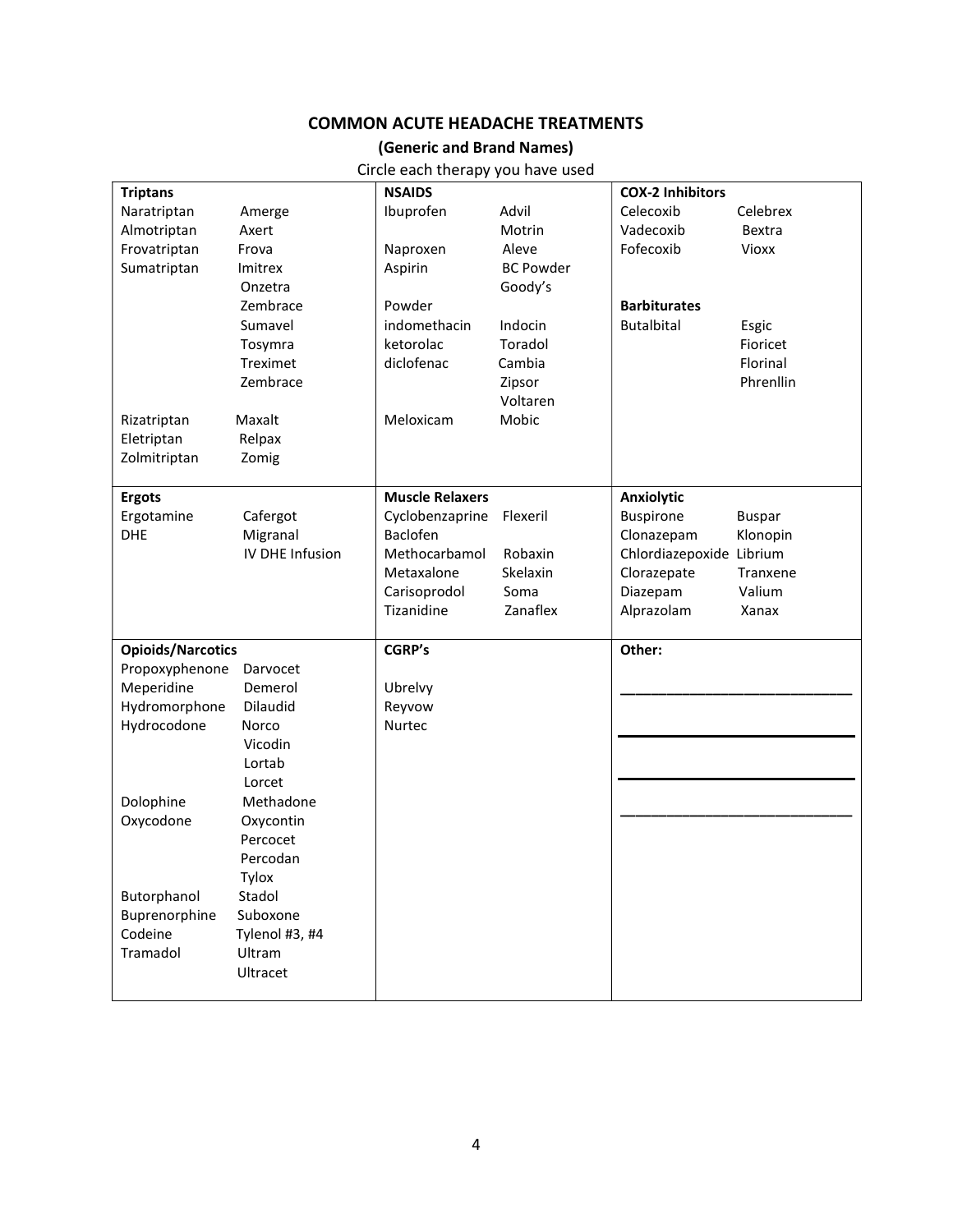# COMMON HEADACHE PREVENTIVE THERAPIES (Generic and Brand Names)

| <b>Beta-blockers</b>            |                 | <b>TCAs</b>             | .                                 | <b>Antiepileptics</b>             |               |
|---------------------------------|-----------------|-------------------------|-----------------------------------|-----------------------------------|---------------|
| Timolol                         | Betimol         | Elavil<br>Amitriptyline |                                   | Divalproex/valproic acid Depakote |               |
| Nadolol                         | Corgard         | Nortriptyline           | Pamelor                           | Leveturacetarn                    | Keppra        |
| Metoprolol                      | Toprol          | Protriptyline           | Vivactil                          | Lamotrigine                       | Lamictal      |
|                                 | Lopressor       | Desipramine             | Norpramin                         | Zonisamide                        | Zonegran      |
| Propranolol                     | Inderal         | Imipramine              | Tofranil                          | Topiramate                        | Topamax       |
| Atenolol                        | Tenormin        | Doxepin                 | Silenor                           |                                   | Trokendi XR   |
| Nebivolol                       | <b>Bystolic</b> |                         |                                   | Gabapentin                        | Neurontin     |
|                                 |                 |                         |                                   |                                   | Gralise       |
|                                 |                 |                         |                                   |                                   | Horizant      |
|                                 |                 |                         |                                   | Pregabalin                        | Lyrica        |
|                                 |                 |                         |                                   | Acetazolamide                     | <b>Diamox</b> |
|                                 |                 |                         |                                   | Lacosamide                        | Vimpat        |
|                                 |                 |                         |                                   | Carbamazepine                     | Tegretol      |
|                                 |                 |                         |                                   | Oxcarbazepine                     | Trileptal     |
|                                 |                 |                         |                                   | Primidone                         | Mysoline      |
| <b>Calcium channel blockers</b> |                 | <b>SSRIS</b>            |                                   | <b>SNRIS</b>                      |               |
| Verapamil                       | Verelan         | Fluoxetine              | Prozac                            | Venlafaxine<br>Effexor            |               |
| Amlodipine                      | Norvasc         | Fluvoxamine             | Luvoz                             | Desvenlafaxine<br>Pristig         |               |
| Diltiazem                       | Cardizem        | Escitalopram            | Lexapro                           | Savella<br>Milnacipran            |               |
| Nifedipine                      | Procardia       | Paroxetine              | Paxil                             | Duloxetine<br>Cymbalta            |               |
| nimodipine                      |                 | Sertraline              | Zoloft<br>Levomilnacipran Fetzima |                                   |               |
|                                 |                 | Citalopram              | Celexa                            | Sibutramine<br>Meridia            |               |
|                                 |                 |                         |                                   | Atomoxetine<br>Strattera          |               |
| <b>CGRPs</b>                    |                 | Other:                  |                                   |                                   |               |
| Aimovig                         |                 |                         |                                   |                                   |               |
| Ajovy                           |                 |                         |                                   |                                   |               |
| Emgality                        |                 |                         |                                   |                                   |               |

### Circle each therapy you have used